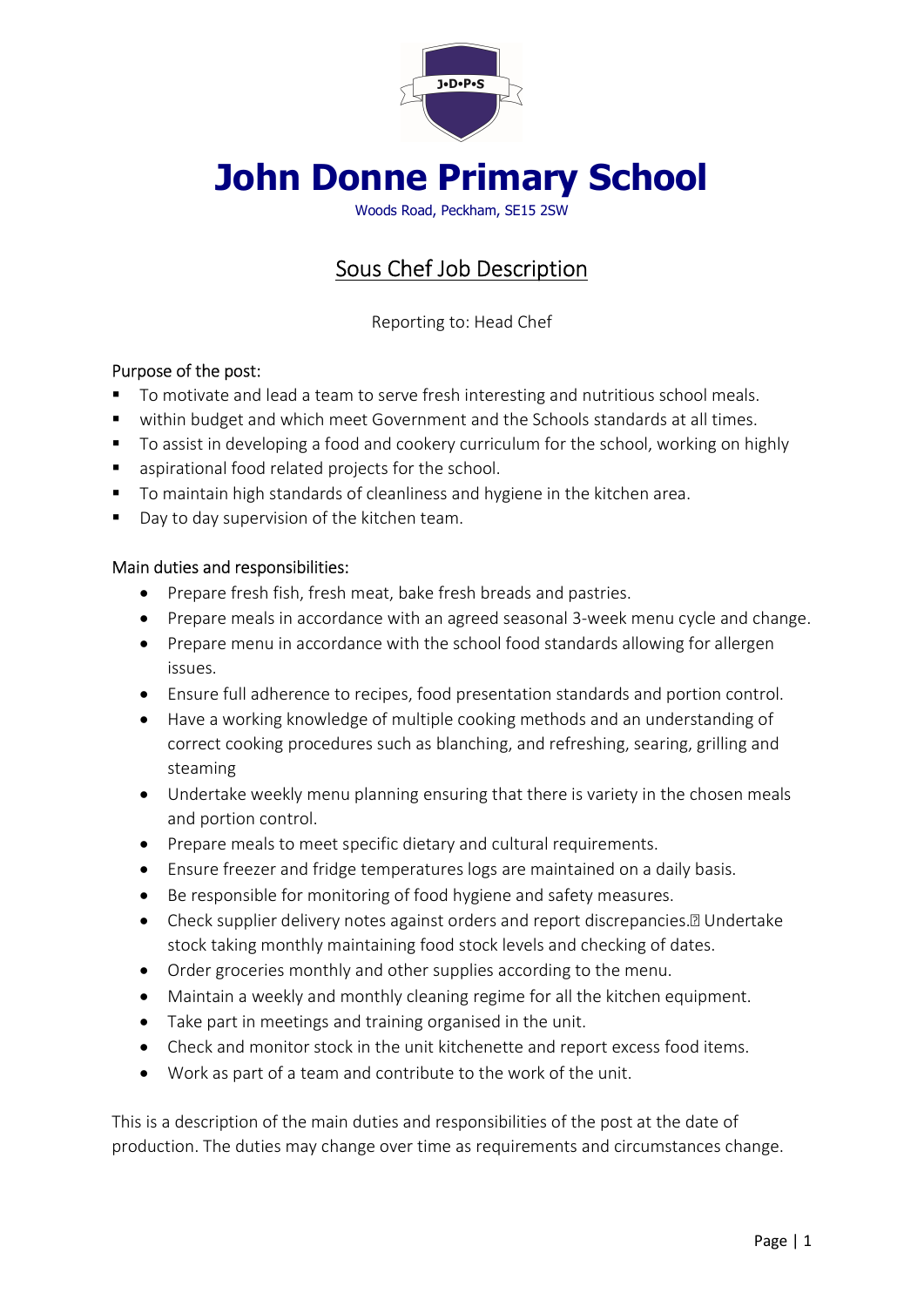The person in the post may also have to carry out other duties as may be necessary from time to time.

## General requirements:

- Take part in the school's performance management system.
- Attend governing body meetings on a regular basis.
- Enhanced DBS Check.
- Strong commitment to furthering equalities in both service delivery and employment
- practice.
- You must promote and safeguard the welfare of children, young and vulnerable people that you are responsible for or come into contact with.

#### Person Specification:

Qualifications

| Level 2 certificate in food Hygiene. |  |
|--------------------------------------|--|
| NVQ in food preparation and cooking. |  |

#### Experience

| Experience of catering.                                                    |  |
|----------------------------------------------------------------------------|--|
| Previously managed, assisted or deputised own unit.                        |  |
| Experience of leading a team and training them in basic kitchen<br>skills. |  |

#### Knowledge

| 6.  | Good foundation and higher-level knowledge of food<br>preparation methods including: balancing meals, portioning,<br>stock rotation and ordering. |  |
|-----|---------------------------------------------------------------------------------------------------------------------------------------------------|--|
| 7.  | Strong knowledge of baking.                                                                                                                       |  |
| 8.  | Ability to cook to a high standard across multiple disciplines.                                                                                   |  |
| 9.  | Interest in cuisine and furthering knowledge of food.                                                                                             |  |
| 10. | Understanding of COSH and HACCP                                                                                                                   |  |

#### Skills

| 11. | Ability to read and implement instructions, such as Health & |  |
|-----|--------------------------------------------------------------|--|
|     | Safety and Food Hygiene regulations.                         |  |